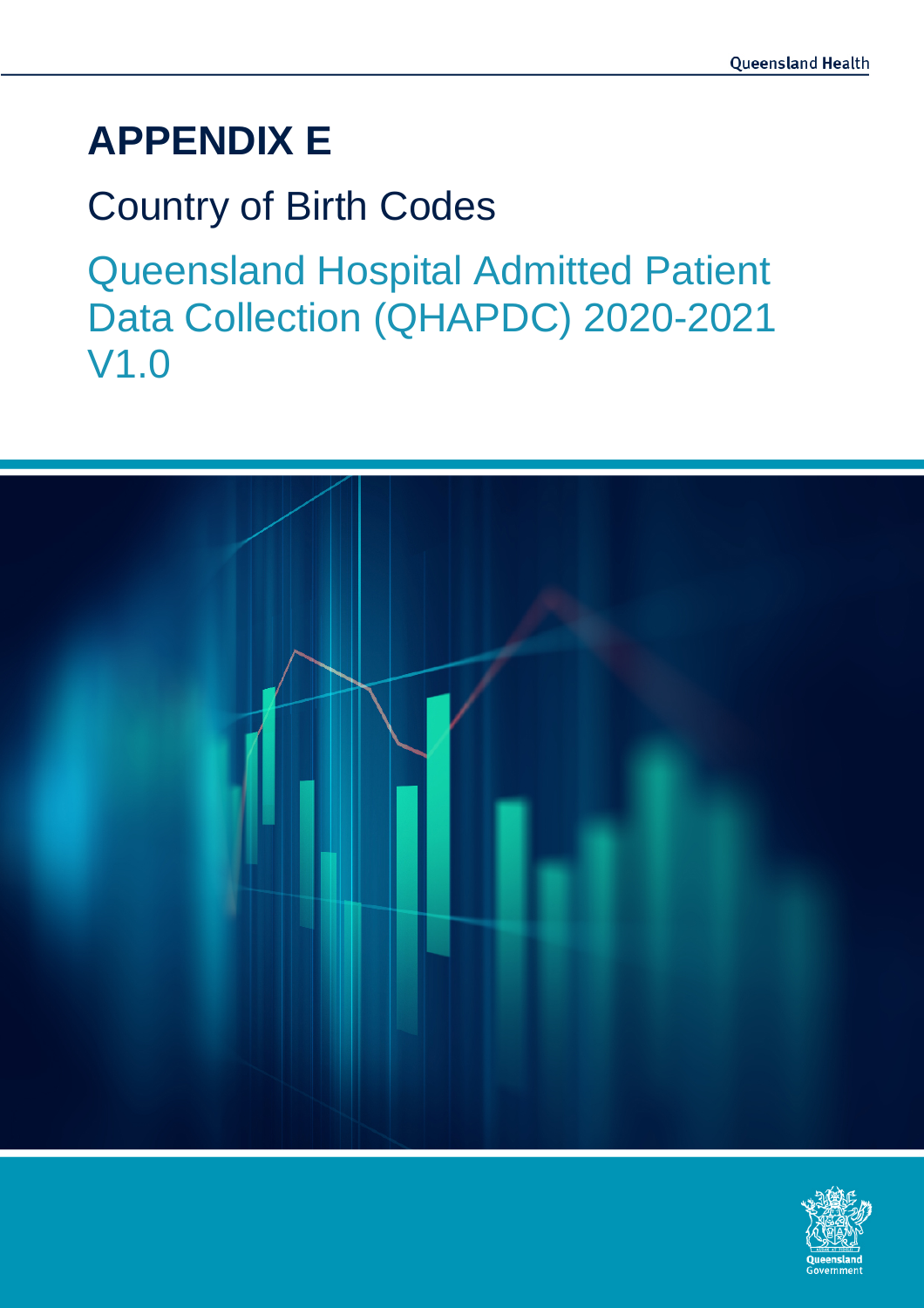#### **Appendix E**

Published by the State of Queensland (Queensland Health), 2020



This document is licensed under a Creative Commons Attribution 3.0 Australia licence. To view a copy of this licence, visit creativecommons.org/licenses/by/3.0/au

© State of Queensland (Queensland Health) 2020

You are free to copy, communicate and adapt the work, as long as you attribute the State of Queensland (Queensland Health).

For more information contact: Statistical Services and Integration Unit, Statistical Services Branch, Department of Health, GPO Box 48, Brisbane QLD 4001, email QHIPSMAIL@health.qld.gov.au.

An electronic version of this document is available at https://www.health.qld.gov.au/hsu/collections/qhapdc

Disclaimer: The content presented in this publication is distributed by the Queensland Government as an information source only. The State of Queensland makes no statements, representations or warranties about the accuracy, completeness or reliability of any information contained in this publication. The State of Queensland disclaims all responsibility and all liability (including without limitation for liability in negligence) for all expenses, losses, damages and costs you might incur as a result of the information being inaccurate or incomplete in any way, and for any reason reliance was placed on such information.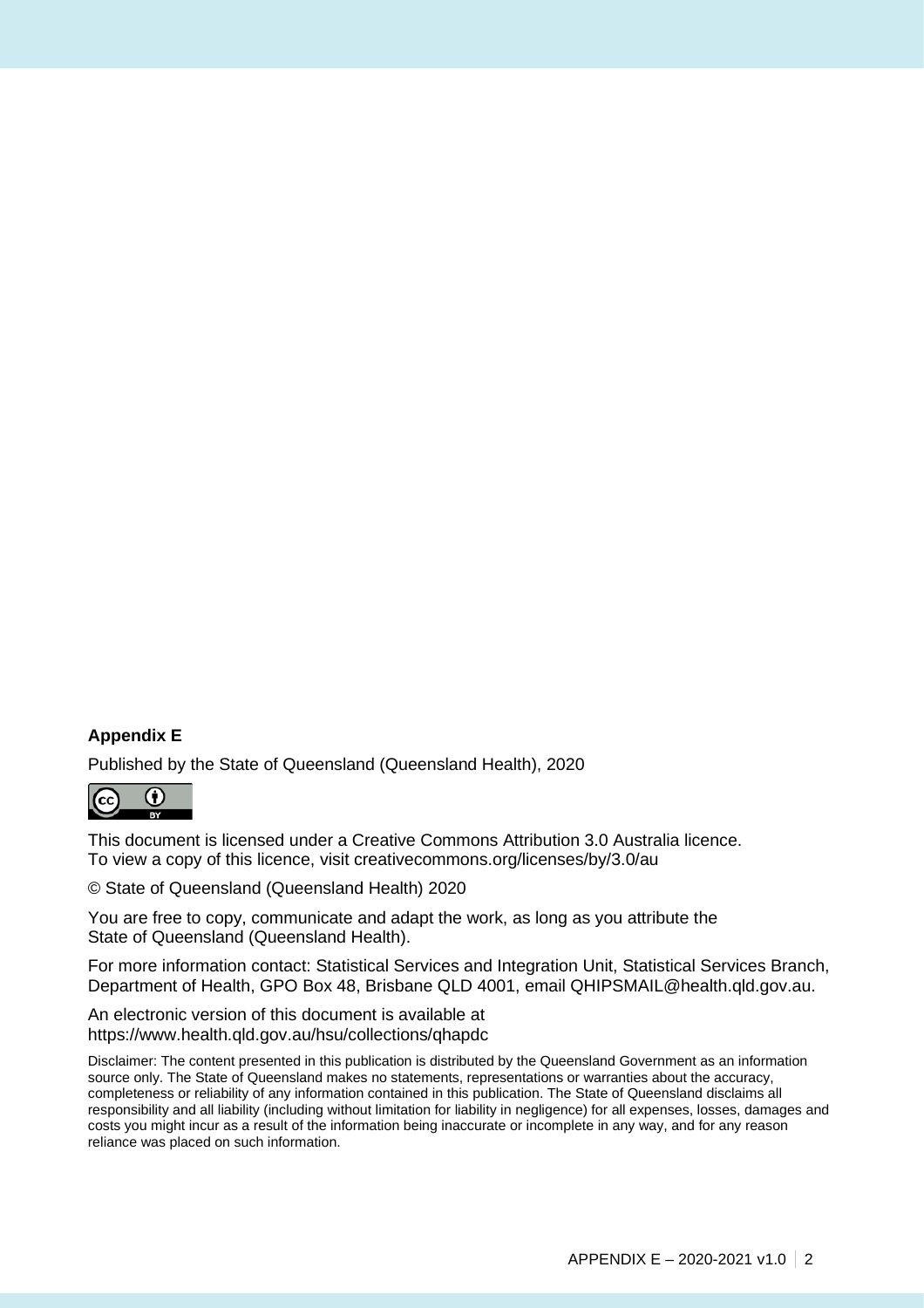### **Contents**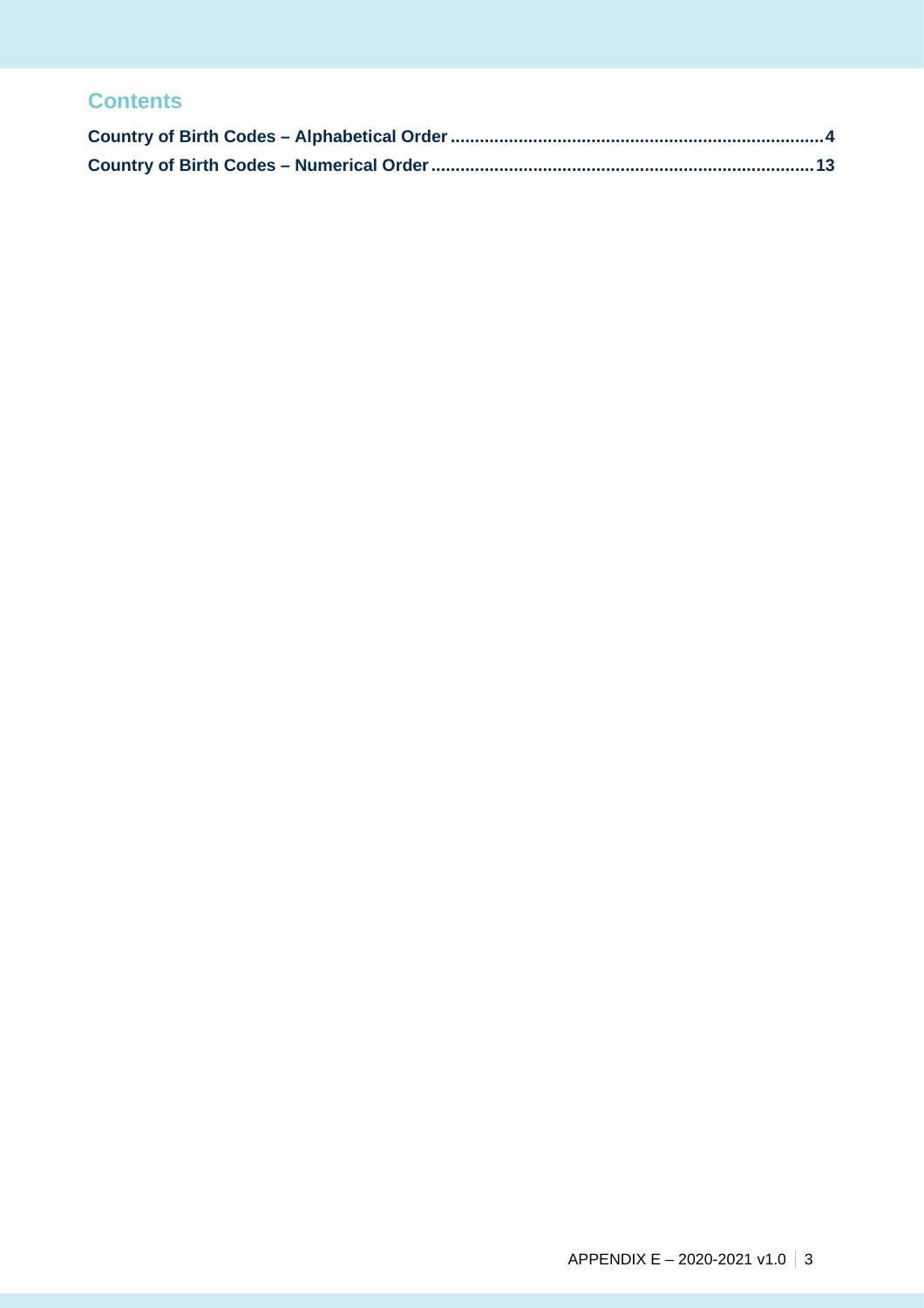## <span id="page-3-0"></span>**Country of Birth Codes – Alphabetical Order**

| <b>CODE</b> | <b>COUNTRY</b>                         |
|-------------|----------------------------------------|
| 1601        | Adelie Land (France)                   |
| 7201        | Afghanistan                            |
| 2408        | <b>Aland Islands</b>                   |
| 3201        | Albania                                |
| 4101        | Algeria                                |
| 3101        | Andorra                                |
| 9201        | Angola                                 |
| 8401        | Anguilla                               |
| 8402        | Antigua and Barbuda                    |
| 8201        | Argentina                              |
| 1602        | <b>Argentinian Antarctic Territory</b> |
| 7202        | Armenia                                |
| 8403        | Aruba                                  |
| 0001        | At sea                                 |
| 1101        | Australia                              |
| 1603        | <b>Australian Antarctic Territory</b>  |
| 1199        | Australian External Territories, nec   |
| 2301        | Austria                                |
| 7203        | Azerbaijan                             |
| 8404        | <b>Bahamas</b>                         |
| 4201        | <b>Bahrain</b>                         |
| 7101        | Bangladesh                             |
| 8405        | <b>Barbados</b>                        |
| 3301        | <b>Belarus</b>                         |
| 2302        | Belgium                                |
| 8301        | <b>Belize</b>                          |
| 9101        | <b>Benin</b>                           |
| 8101        | Bermuda                                |
| 7102        | <b>Bhutan</b>                          |
| 8202        | <b>Bolivia</b>                         |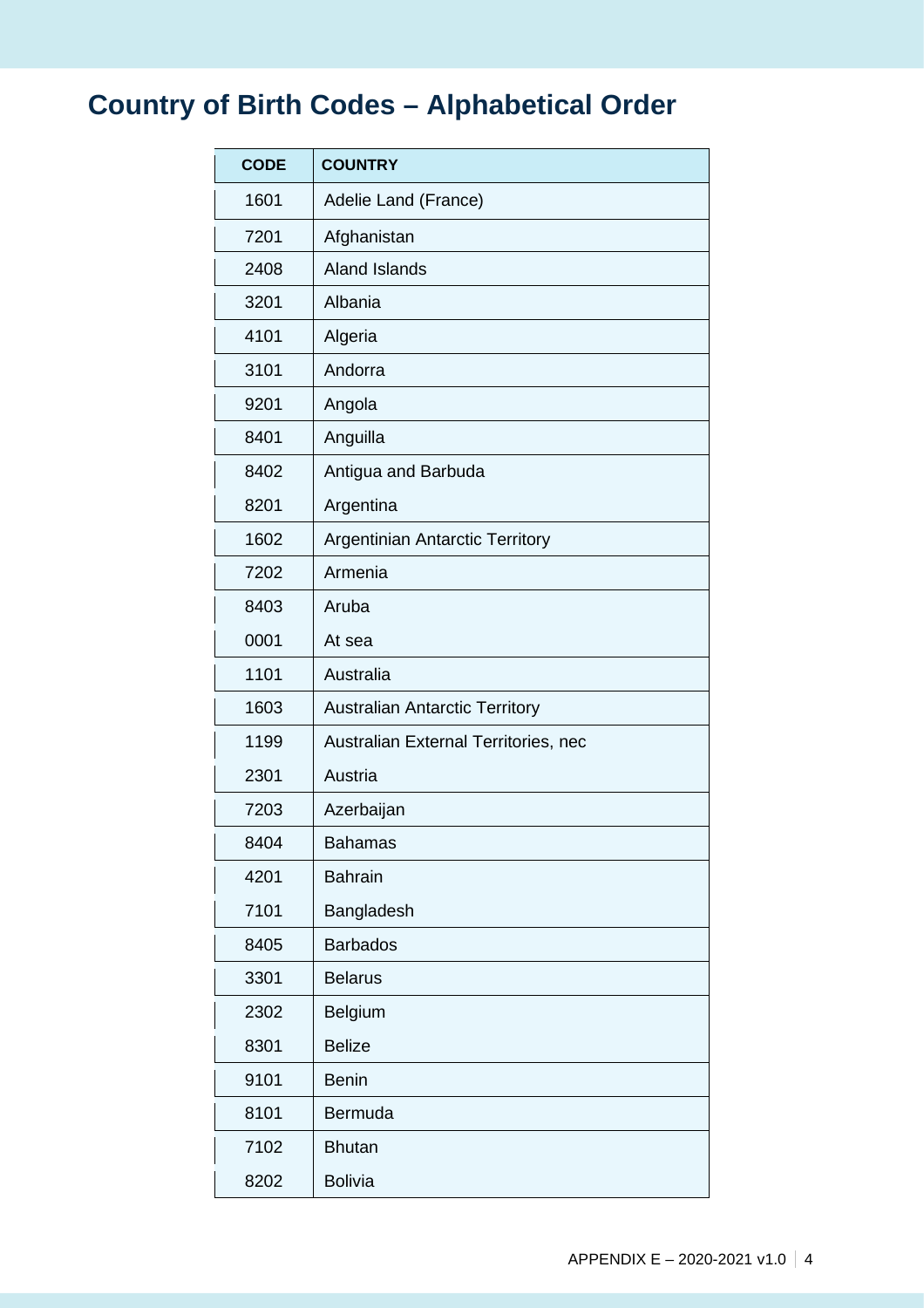| <b>CODE</b> | <b>COUNTRY</b>                     |
|-------------|------------------------------------|
| 8433        | Bonaire, Sint Eustatius and Saba   |
| 3202        | Bosnia and Herzegovina             |
| 9202        | <b>Botswana</b>                    |
| 8203        | <b>Brazil</b>                      |
| 1604        | <b>British Antarctic Territory</b> |
| 5201        | <b>Brunei Darussalam</b>           |
| 3203        | <b>Bulgaria</b>                    |
| 9102        | <b>Burkina Faso</b>                |
| 9203        | <b>Burundi</b>                     |
| 9104        | Cabo Verde                         |
| 5102        | Cambodia                           |
| 9103        | Cameroon                           |
| 8102        | Canada                             |
| 8406        | Cayman Islands                     |
| 9105        | <b>Central African Republic</b>    |
| 9106        | Chad                               |
| 8204        | Chile                              |
| 1605        | <b>Chilean Antarctic Territory</b> |
| 6101        | China (excludes SARs and Taiwan)   |
| 8205        | Colombia                           |
| 9204        | Comoros                            |
| 9108        | Congo, Democratic Republic of      |
| 9107        | Congo, Republic of                 |
| 1501        | Cook Islands                       |
| 8302        | Costa Rica                         |
| 9111        | Cote d'Ivoire                      |
| 3204        | Croatia                            |
| 8407        | Cuba                               |
| 8434        | Curacao                            |
| 3205        | Cyprus                             |
| 3302        | Czechia                            |
| 2401        | Denmark                            |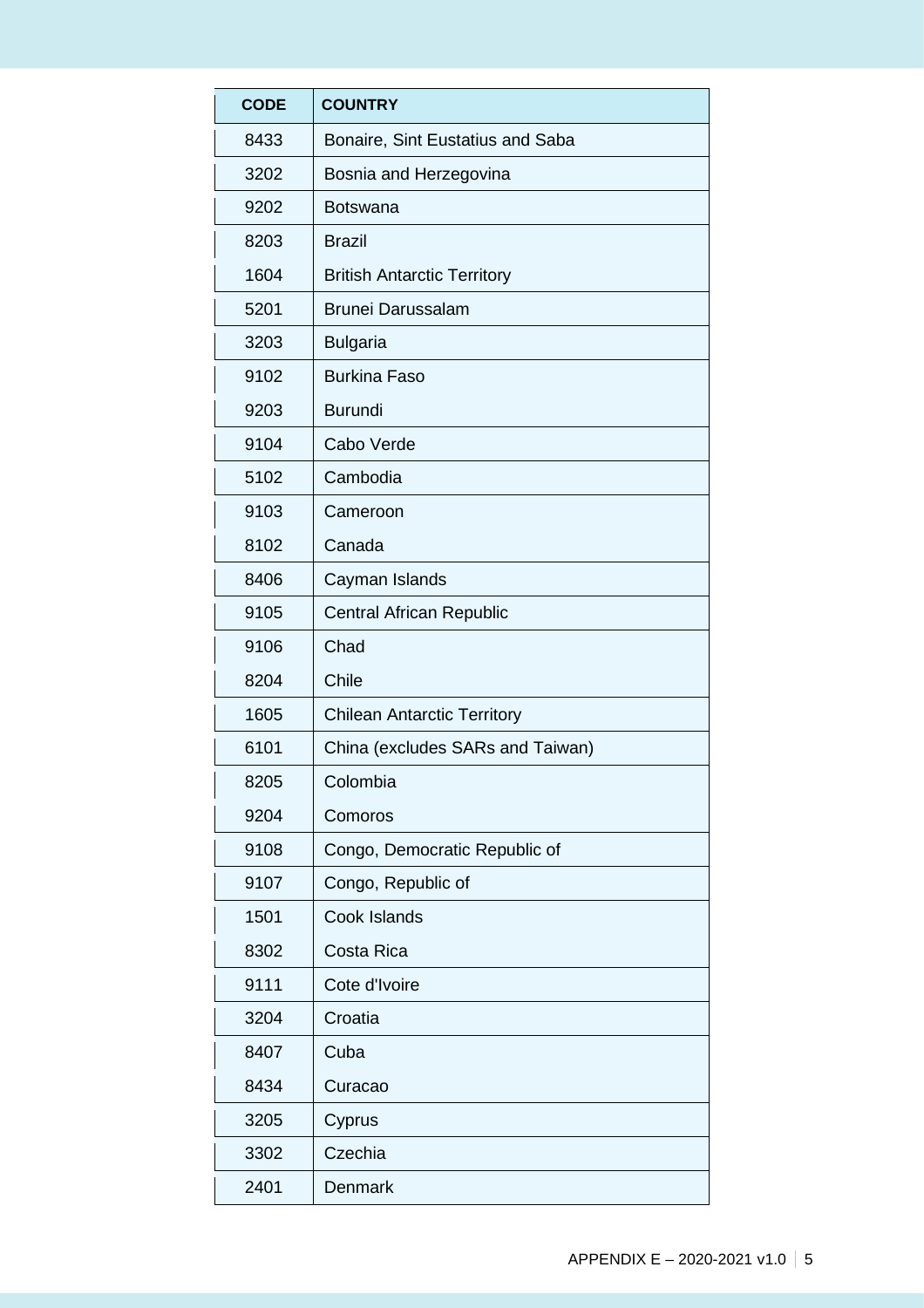| <b>CODE</b> | <b>COUNTRY</b>           |
|-------------|--------------------------|
| 9205        | Djibouti                 |
| 8408        | Dominica                 |
| 8411        | Dominican Republic       |
| 8206        | Ecuador                  |
| 4102        | Egypt                    |
| 8303        | El Salvador              |
| 2102        | England                  |
| 9112        | <b>Equatorial Guinea</b> |
| 9206        | Eritrea                  |
| 3303        | Estonia                  |
| 9226        | Eswatini                 |
| 9207        | Ethiopia                 |
| 8207        | <b>Falkland Islands</b>  |
| 2402        | Faroe Islands            |
| 1502        | Fiji                     |
| 2403        | Finland                  |
| 2303        | France                   |
| 8208        | French Guiana            |
| 1503        | French Polynesia         |
| 9113        | Gabon                    |
| 9114        | Gambia                   |
| 4202        | Gaza Strip and West Bank |
| 7204        | Georgia                  |
| 2304        | Germany                  |
| 9115        | Ghana                    |
| 3102        | Gibraltar                |
| 3207        | Greece                   |
| 2404        | Greenland                |
| 8412        | Grenada                  |
| 8413        | Guadeloupe               |
| 1401        | Guam                     |
| 8304        | Guatemala                |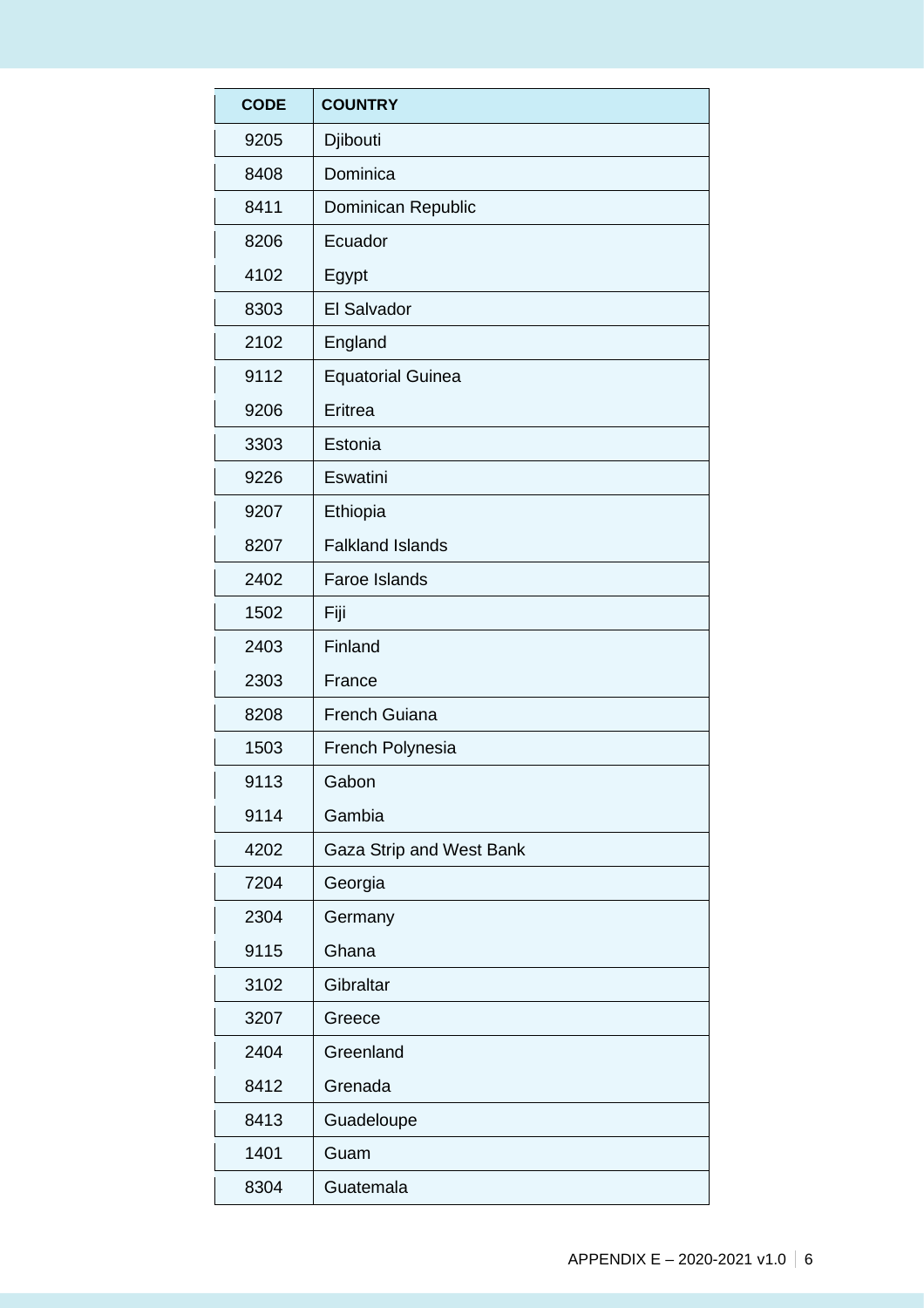| <b>CODE</b> | <b>COUNTRY</b>                                 |
|-------------|------------------------------------------------|
| 2107        | Guernsey                                       |
| 9116        | Guinea                                         |
| 9117        | Guinea-Bissau                                  |
| 8211        | Guyana                                         |
| 8414        | Haiti                                          |
| 3103        | <b>Holy See</b>                                |
| 8305        | Honduras                                       |
| 6102        | Hong Kong (SAR of China)                       |
| 3304        | Hungary                                        |
| 2405        | Iceland                                        |
| 0000        | Inadequately described                         |
| 7103        | India                                          |
| 5202        | Indonesia                                      |
| 4203        | Iran                                           |
| 4204        | Iraq                                           |
| 2201        | Ireland                                        |
| 2103        | Isle of Man                                    |
| 4205        | <b>Israel</b>                                  |
| 3104        | Italy                                          |
| 8415        | Jamaica                                        |
| 6201        | Japan                                          |
| 2108        | Jersey                                         |
| 4206        | Jordan                                         |
| 7205        | Kazakhstan                                     |
| 9208        | Kenya                                          |
| 1402        | Kiribati                                       |
| 6202        | Korea, Democratic People's Republic of (North) |
| 6203        | Korea, Republic of (South)                     |
| 3216        | Kosovo                                         |
| 4207        | <b>Kuwait</b>                                  |
| 7206        | Kyrgyzstan                                     |
| 5103        | Laos                                           |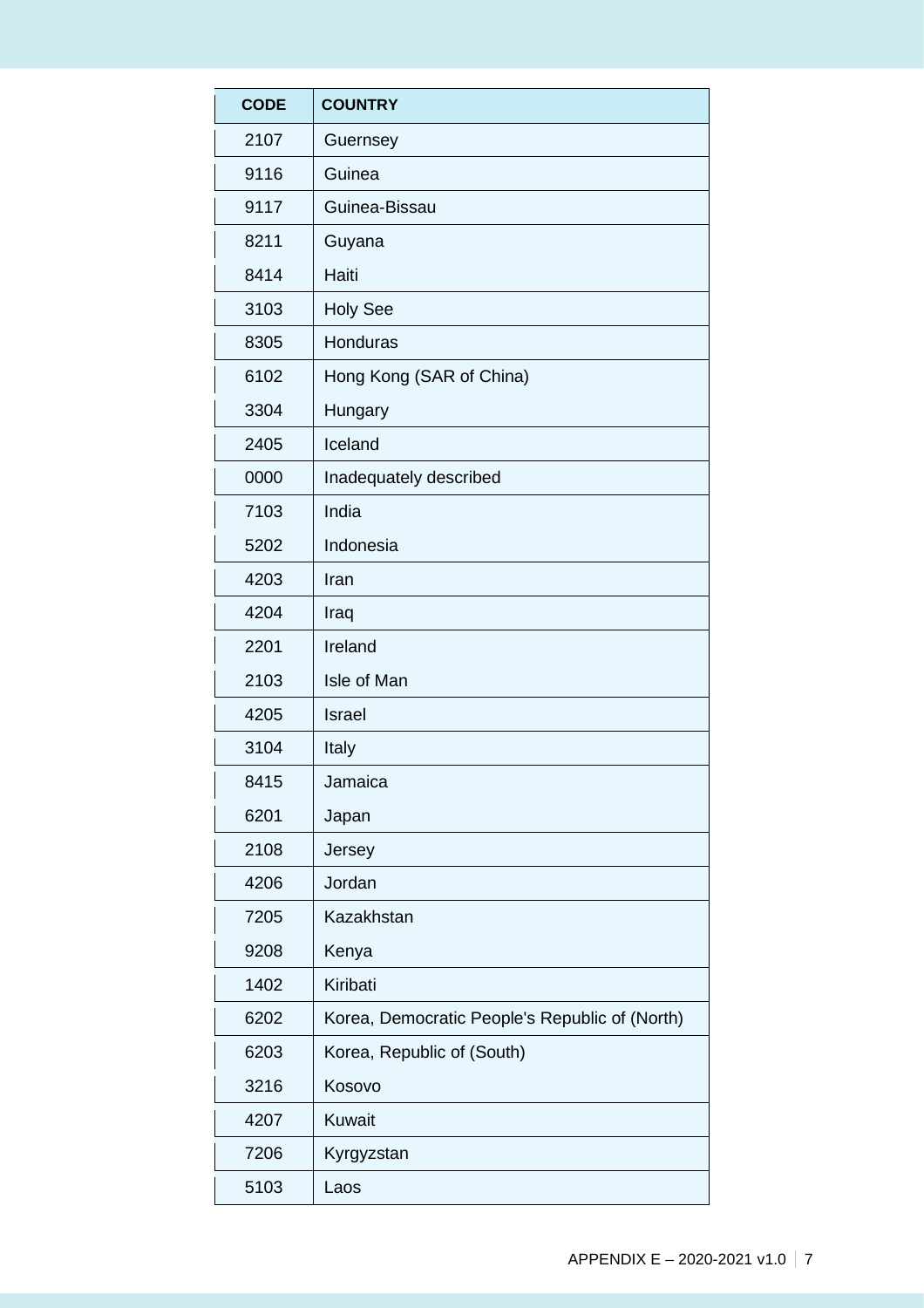| <b>CODE</b> | <b>COUNTRY</b>                  |
|-------------|---------------------------------|
| 3305        | Latvia                          |
| 4208        | Lebanon                         |
| 9211        | Lesotho                         |
| 9118        | Liberia                         |
| 4103        | Libya                           |
| 2305        | Liechtenstein                   |
| 3306        | Lithuania                       |
| 2306        | Luxembourg                      |
| 6103        | Macau (SAR of China)            |
| 9212        | Madagascar                      |
| 9213        | Malawi                          |
| 5203        | Malaysia                        |
| 7104        | <b>Maldives</b>                 |
| 9121        | Mali                            |
| 3105        | Malta                           |
| 1403        | <b>Marshall Islands</b>         |
| 8416        | Martinique                      |
| 9122        | Mauritania                      |
| 9214        | <b>Mauritius</b>                |
| 9215        | Mayotte                         |
| 8306        | Mexico                          |
| 1404        | Micronesia, Federated States of |
| 3208        | Moldova                         |
| 2307        | Monaco                          |
| 6104        | Mongolia                        |
| 3214        | Montenegro                      |
| 8417        | Montserrat                      |
| 4104        | Morocco                         |
| 9216        | Mozambique                      |
| 5101        | Myanmar                         |
| 9217        | Namibia                         |
| 1405        | Nauru                           |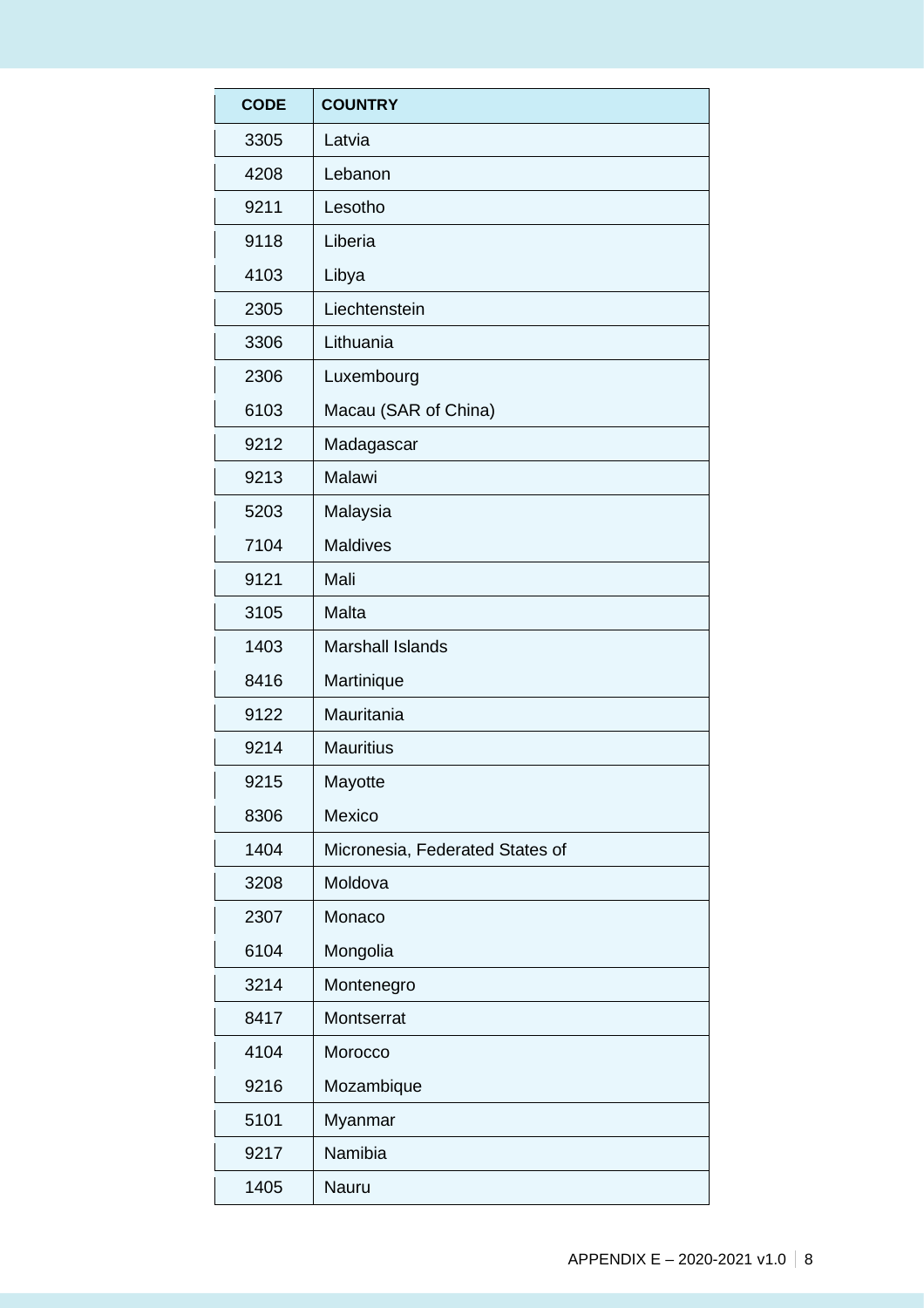| <b>CODE</b> | <b>COUNTRY</b>                   |
|-------------|----------------------------------|
| 7105        | Nepal                            |
| 2308        | Netherlands                      |
| 1301        | New Caledonia                    |
| 1201        | New Zealand                      |
| 8307        | Nicaragua                        |
| 9123        | Niger                            |
| 9124        | Nigeria                          |
| 1504        | <b>Niue</b>                      |
| 1102        | Norfolk Island                   |
| 3206        | North Macedonia                  |
| 2104        | Northern Ireland                 |
| 1406        | Northern Mariana Islands         |
| 2406        | Norway                           |
| 0003        | <b>Not Stated</b>                |
| 4211        | Oman                             |
| 7106        | Pakistan                         |
| 1407        | Palau                            |
| 8308        | Panama                           |
| 1302        | Papua New Guinea                 |
| 8212        | Paraguay                         |
| 8213        | Peru                             |
| 5204        | Philippines                      |
| 1513        | <b>Pitcairn Islands</b>          |
| 3307        | Poland                           |
| 1599        | Polynesia (excludes Hawaii), nec |
| 3106        | Portugal                         |
| 8421        | <b>Puerto Rico</b>               |
| 4212        | Qatar                            |
| 1606        | Queen Maud Land (Norway)         |
| 9218        | Reunion                          |
| 3211        | Romania                          |
| 1607        | Ross Dependency (New Zealand)    |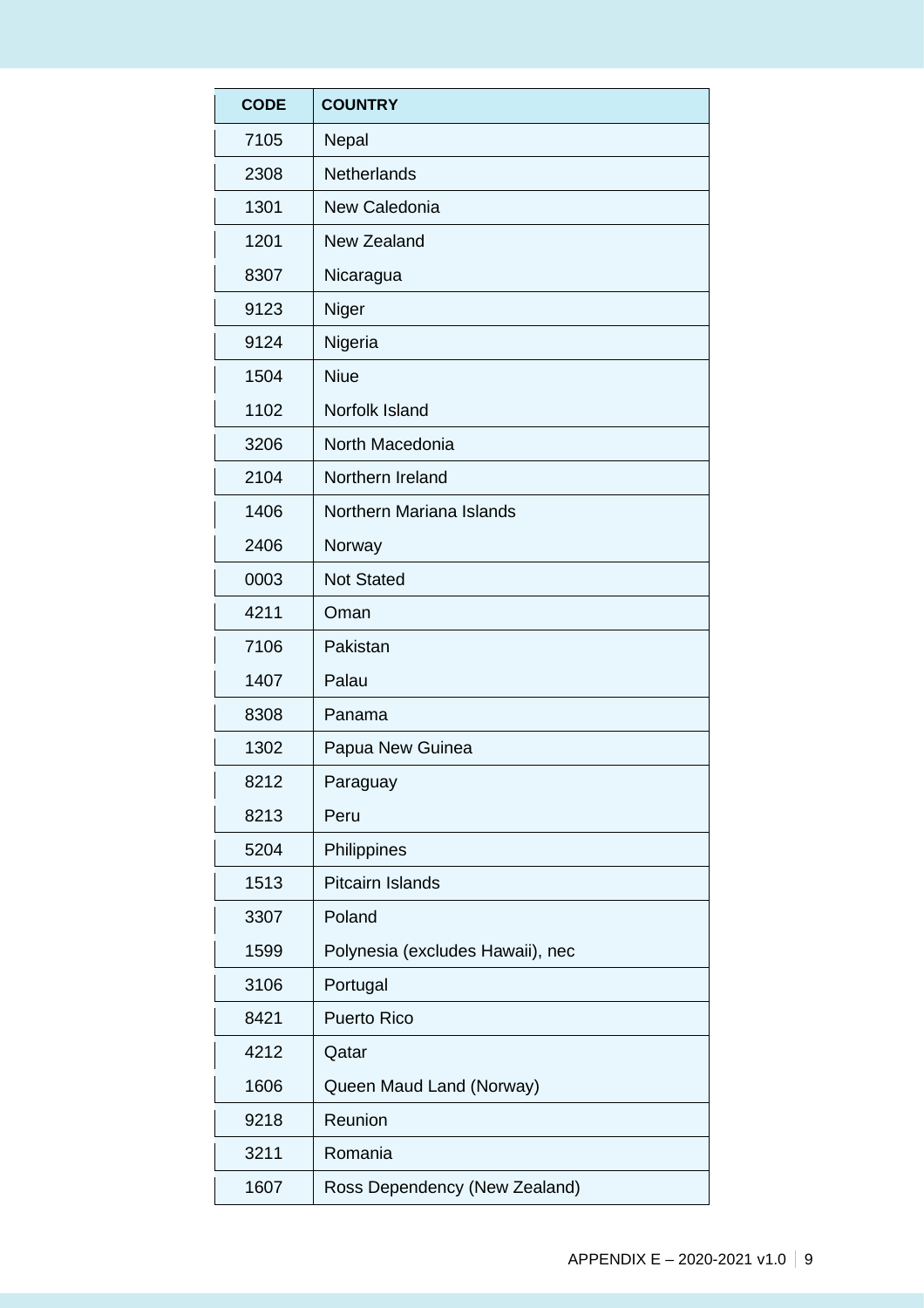| <b>CODE</b> | <b>COUNTRY</b>                |
|-------------|-------------------------------|
| 3308        | <b>Russian Federation</b>     |
| 9221        | Rwanda                        |
| 1505        | Samoa                         |
| 1506        | Samoa, American               |
| 3107        | San Marino                    |
| 9125        | Sao Tome and Principe         |
| 4213        | Saudi Arabia                  |
| 2105        | Scotland                      |
| 9126        | Senegal                       |
| 3215        | Serbia                        |
| 9223        | Seychelles                    |
| 9127        | Sierra Leone                  |
| 5205        | Singapore                     |
| 8435        | Sint Maarten (Dutch part)     |
| 3311        | Slovakia                      |
| 3212        | Slovenia                      |
| 1303        | Solomon Islands               |
| 9224        | Somalia                       |
| 9225        | South Africa                  |
| 8299        | South America, nec            |
| 4111        | South Sudan                   |
| 9299        | Southern and East Africa, nec |
| 3108        | Spain                         |
| 4108        | Spanish North Africa          |
| 7107        | Sri Lanka                     |
| 8431        | St Barthelemy                 |
| 9222        | St Helena                     |
| 8422        | <b>St Kitts and Nevis</b>     |
| 8423        | <b>St Lucia</b>               |
| 8432        | St Martin (French part)       |
| 8103        | St Pierre and Miquelon        |
| 8424        | St Vincent and the Grenadines |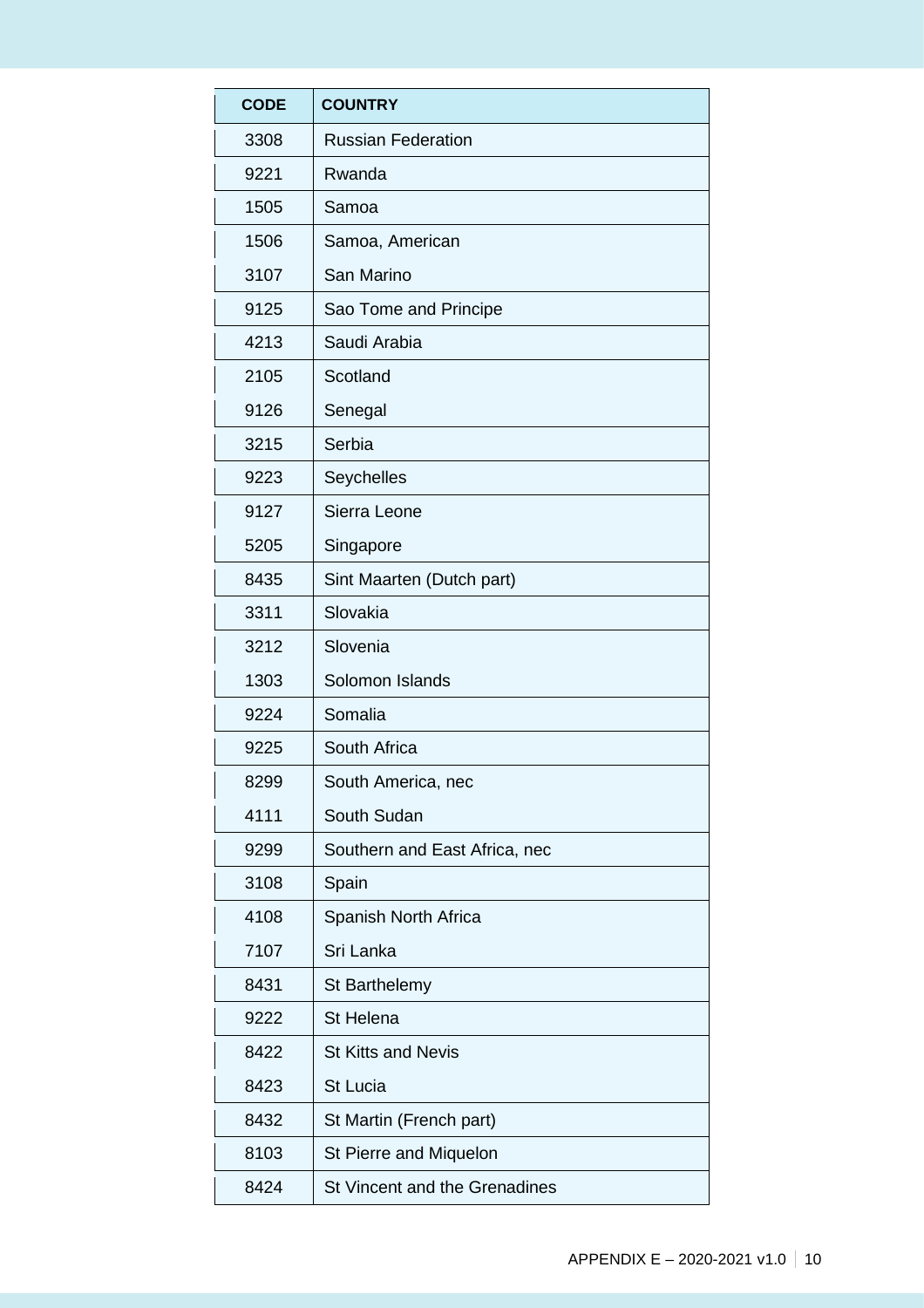| <b>CODE</b> | <b>COUNTRY</b>                  |
|-------------|---------------------------------|
| 4105        | Sudan                           |
| 8214        | Suriname                        |
| 2407        | Sweden                          |
| 2311        | Switzerland                     |
| 4214        | Syria                           |
| 6105        | Taiwan                          |
| 7207        | Tajikistan                      |
| 9227        | Tanzania                        |
| 5104        | <b>Thailand</b>                 |
| 5206        | <b>Timor-Leste</b>              |
| 9128        | Togo                            |
| 1507        | Tokelau                         |
| 1508        | Tonga                           |
| 8425        | <b>Trinidad and Tobago</b>      |
| 4106        | Tunisia                         |
| 4215        | <b>Turkey</b>                   |
| 7208        | Turkmenistan                    |
| 8426        | <b>Turks and Caicos Islands</b> |
| 1511        | Tuvalu                          |
| 9228        | Uganda                          |
| 3312        | <b>Ukraine</b>                  |
| 4216        | <b>United Arab Emirates</b>     |
| 8104        | <b>United States of America</b> |
| 8215        | Uruguay                         |
| 7211        | Uzbekistan                      |
| 1304        | Vanuatu                         |
| 8216        | Venezuela                       |
| 5105        | Vietnam                         |
| 8427        | Virgin Islands, British         |
| 8428        | Virgin Islands, United States   |
| 2106        | <b>Wales</b>                    |
| 1512        | <b>Wallis and Futuna</b>        |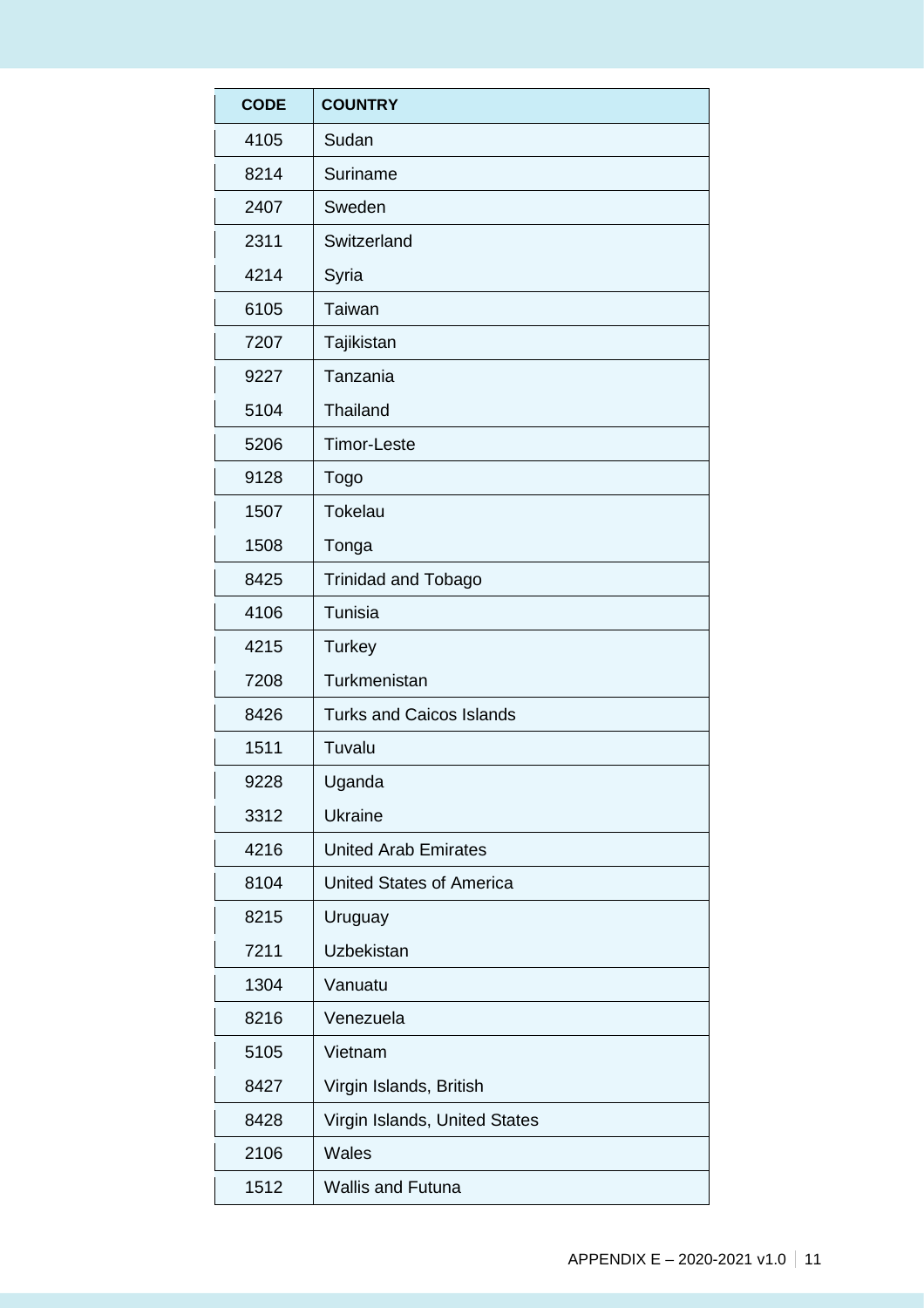| <b>CODE</b> | <b>COUNTRY</b>        |
|-------------|-----------------------|
| 4107        | <b>Western Sahara</b> |
| 4217        | Yemen                 |
| 9231        | Zambia                |
| 9232        | Zimbabwe              |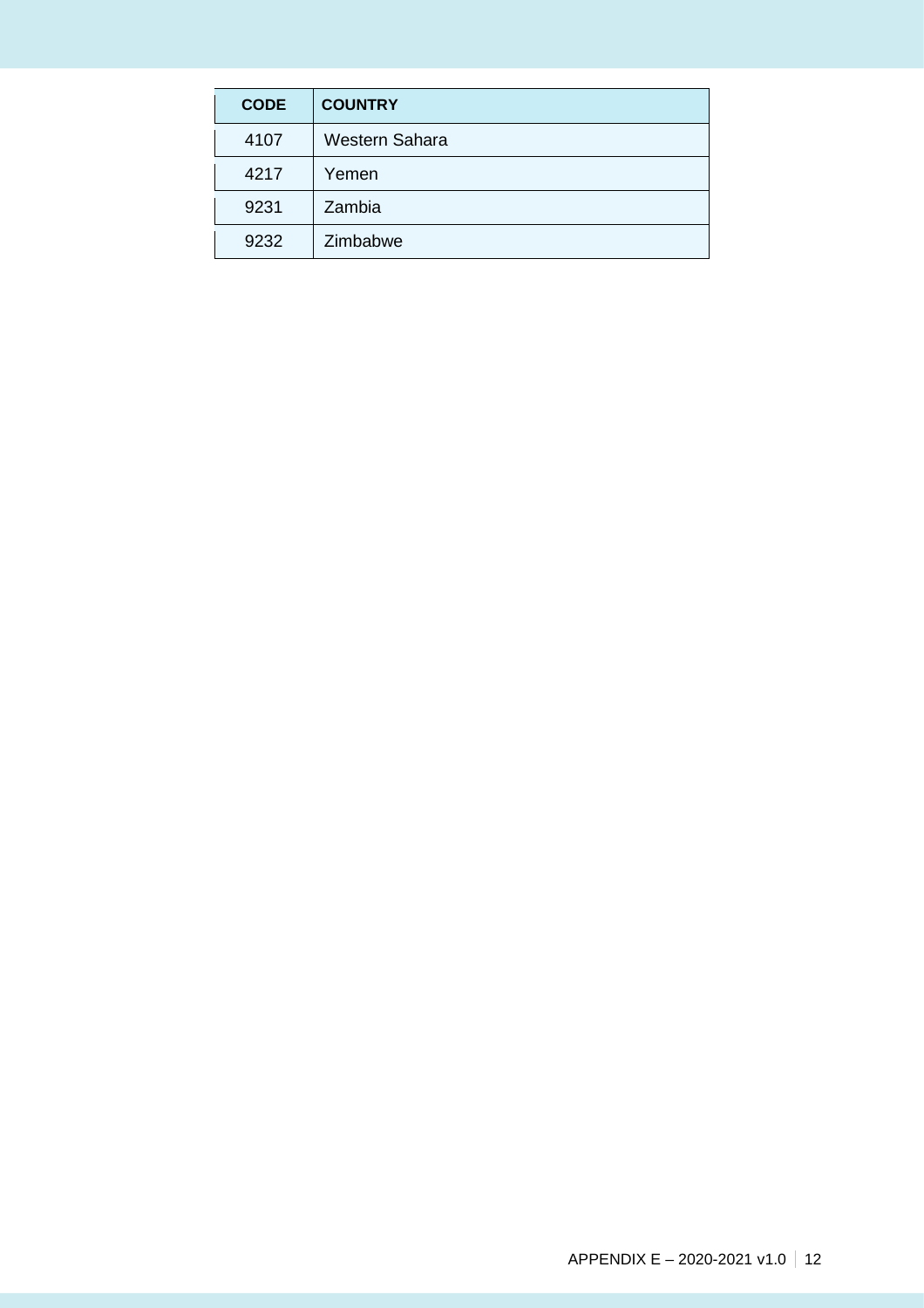## <span id="page-12-0"></span>**Country of Birth Codes – Numerical Order**

| <b>CODE</b> | <b>COUNTRY</b>                       |
|-------------|--------------------------------------|
| 0000        | Inadequately described               |
| 0001        | At sea                               |
| 0003        | <b>Not Stated</b>                    |
| 1101        | Australia                            |
| 1102        | Norfolk Island                       |
| 1199        | Australian External Territories, nec |
| 1201        | New Zealand                          |
| 1301        | New Caledonia                        |
| 1302        | Papua New Guinea                     |
| 1303        | Solomon Islands                      |
| 1304        | Vanuatu                              |
| 1401        | Guam                                 |
| 1402        | Kiribati                             |
| 1403        | <b>Marshall Islands</b>              |
| 1404        | Micronesia, Federated States of      |
| 1405        | <b>Nauru</b>                         |
| 1406        | Northern Mariana Islands             |
| 1407        | Palau                                |
| 1501        | Cook Islands                         |
| 1502        | Fiji                                 |
| 1503        | <b>French Polynesia</b>              |
| 1504        | <b>Niue</b>                          |
| 1505        | Samoa                                |
| 1506        | Samoa, American                      |
| 1507        | <b>Tokelau</b>                       |
| 1508        | Tonga                                |
| 1511        | Tuvalu                               |
| 1512        | <b>Wallis and Futuna</b>             |
| 1513        | <b>Pitcairn Islands</b>              |
| 1599        | Polynesia (excludes Hawaii), nec     |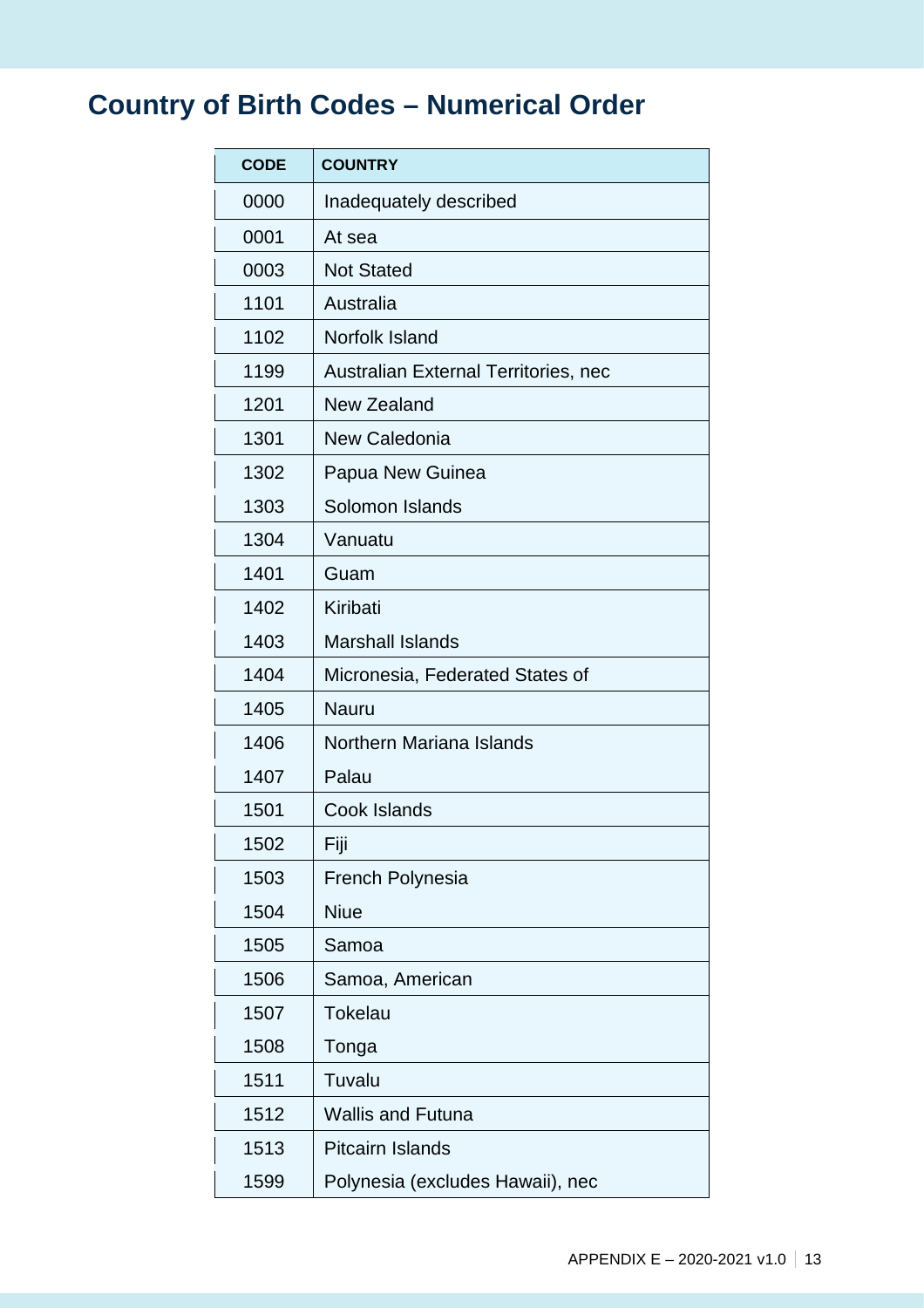| <b>CODE</b> | <b>COUNTRY</b>                         |
|-------------|----------------------------------------|
| 1601        | Adelie Land (France)                   |
| 1602        | <b>Argentinian Antarctic Territory</b> |
| 1603        | <b>Australian Antarctic Territory</b>  |
| 1604        | <b>British Antarctic Territory</b>     |
| 1605        | <b>Chilean Antarctic Territory</b>     |
| 1606        | Queen Maud Land (Norway)               |
| 1607        | Ross Dependency (New Zealand)          |
| 2102        | England                                |
| 2103        | Isle of Man                            |
| 2104        | Northern Ireland                       |
| 2105        | Scotland                               |
| 2106        | <b>Wales</b>                           |
| 2107        | Guernsey                               |
| 2108        | Jersey                                 |
| 2201        | Ireland                                |
| 2301        | Austria                                |
| 2302        | <b>Belgium</b>                         |
| 2303        | France                                 |
| 2304        | Germany                                |
| 2305        | Liechtenstein                          |
| 2306        | Luxembourg                             |
| 2307        | Monaco                                 |
| 2308        | <b>Netherlands</b>                     |
| 2311        | Switzerland                            |
| 2401        | Denmark                                |
| 2402        | <b>Faroe Islands</b>                   |
| 2403        | Finland                                |
| 2404        | Greenland                              |
| 2405        | Iceland                                |
| 2406        | Norway                                 |
| 2407        | Sweden                                 |
| 2408        | <b>Aland Islands</b>                   |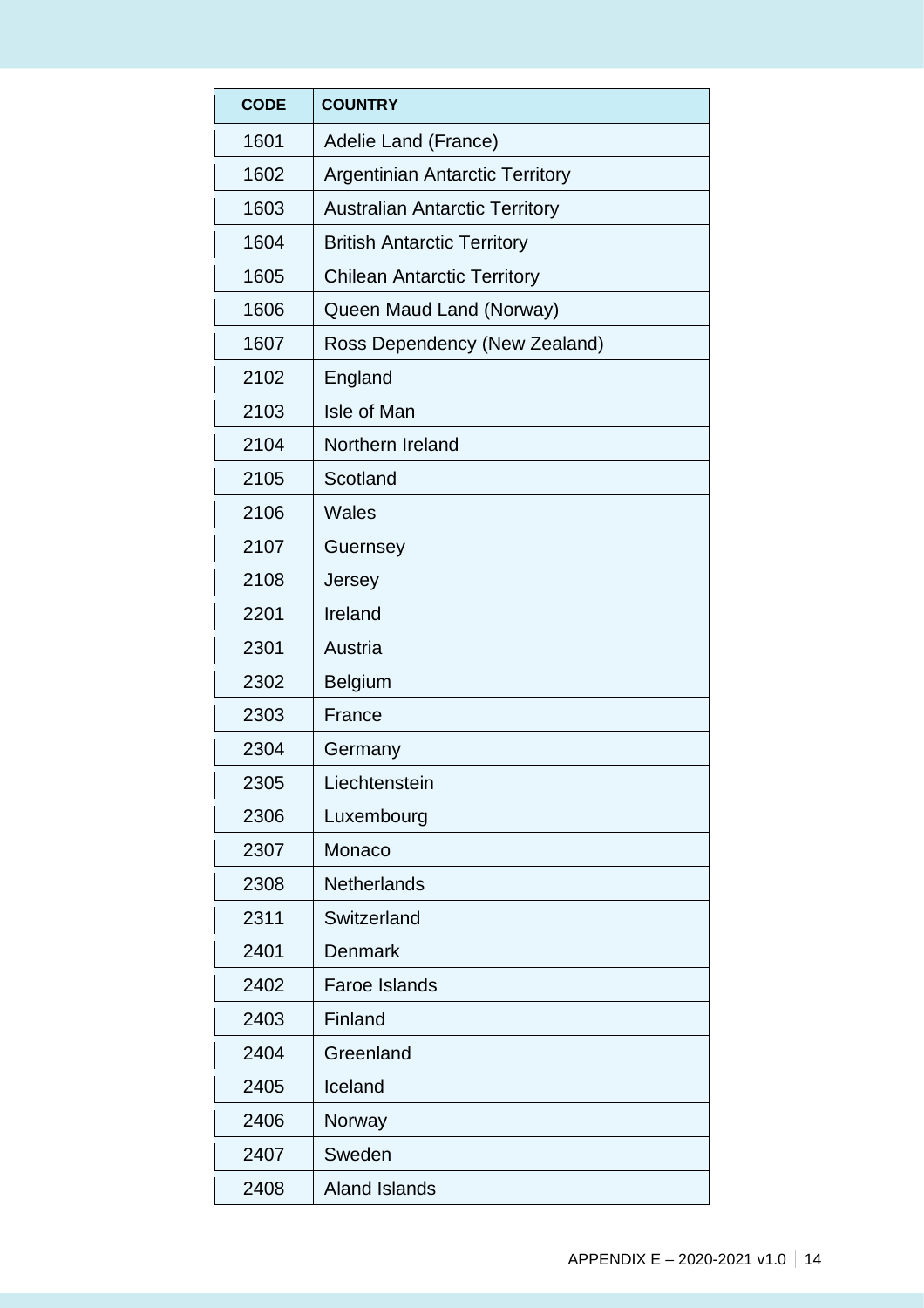| <b>CODE</b> | <b>COUNTRY</b>            |
|-------------|---------------------------|
| 3101        | Andorra                   |
| 3102        | Gibraltar                 |
| 3103        | <b>Holy See</b>           |
| 3104        | Italy                     |
| 3105        | Malta                     |
| 3106        | Portugal                  |
| 3107        | San Marino                |
| 3108        | Spain                     |
| 3201        | Albania                   |
| 3202        | Bosnia and Herzegovina    |
| 3203        | <b>Bulgaria</b>           |
| 3204        | Croatia                   |
| 3205        | Cyprus                    |
| 3206        | North Macedonia           |
| 3207        | Greece                    |
| 3208        | Moldova                   |
| 3211        | Romania                   |
| 3212        | Slovenia                  |
| 3214        | Montenegro                |
| 3215        | Serbia                    |
| 3216        | Kosovo                    |
| 3301        | <b>Belarus</b>            |
| 3302        | Czechia                   |
| 3303        | Estonia                   |
| 3304        | Hungary                   |
| 3305        | Latvia                    |
| 3306        | Lithuania                 |
| 3307        | Poland                    |
| 3308        | <b>Russian Federation</b> |
| 3311        | Slovakia                  |
| 3312        | <b>Ukraine</b>            |
| 4101        | Algeria                   |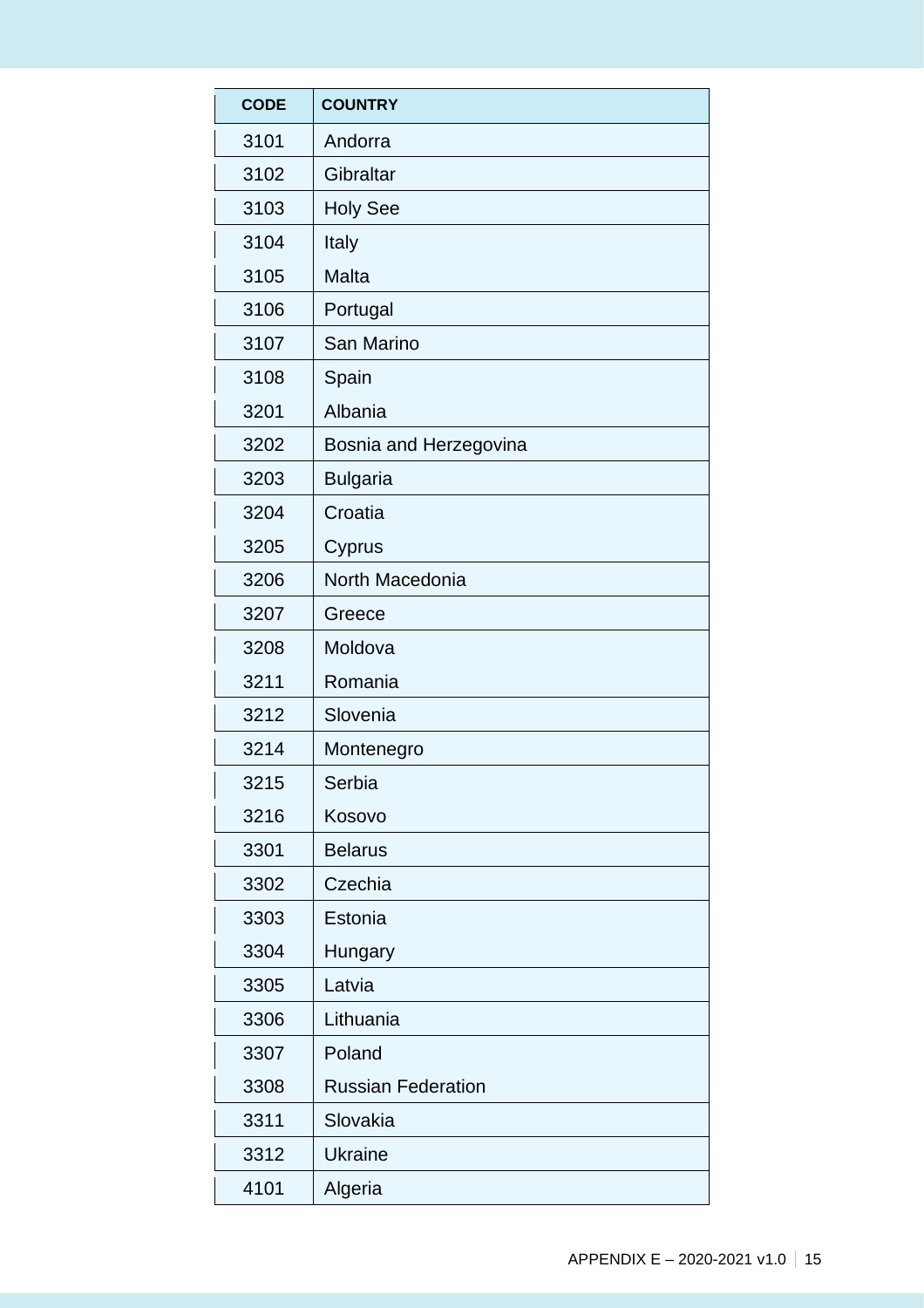| <b>CODE</b> | <b>COUNTRY</b>              |
|-------------|-----------------------------|
| 4102        | Egypt                       |
| 4103        | Libya                       |
| 4104        | Morocco                     |
| 4105        | Sudan                       |
| 4106        | Tunisia                     |
| 4107        | <b>Western Sahara</b>       |
| 4108        | Spanish North Africa        |
| 4111        | South Sudan                 |
| 4201        | <b>Bahrain</b>              |
| 4202        | Gaza Strip and West Bank    |
| 4203        | Iran                        |
| 4204        | Iraq                        |
| 4205        | <b>Israel</b>               |
| 4206        | Jordan                      |
| 4207        | <b>Kuwait</b>               |
| 4208        | Lebanon                     |
| 4211        | Oman                        |
| 4212        | Qatar                       |
| 4213        | Saudi Arabia                |
| 4214        | Syria                       |
| 4215        | <b>Turkey</b>               |
| 4216        | <b>United Arab Emirates</b> |
| 4217        | Yemen                       |
| 5101        | Myanmar                     |
| 5102        | Cambodia                    |
| 5103        | Laos                        |
| 5104        | <b>Thailand</b>             |
| 5105        | Vietnam                     |
| 5201        | <b>Brunei Darussalam</b>    |
| 5202        | Indonesia                   |
| 5203        | Malaysia                    |
| 5204        | Philippines                 |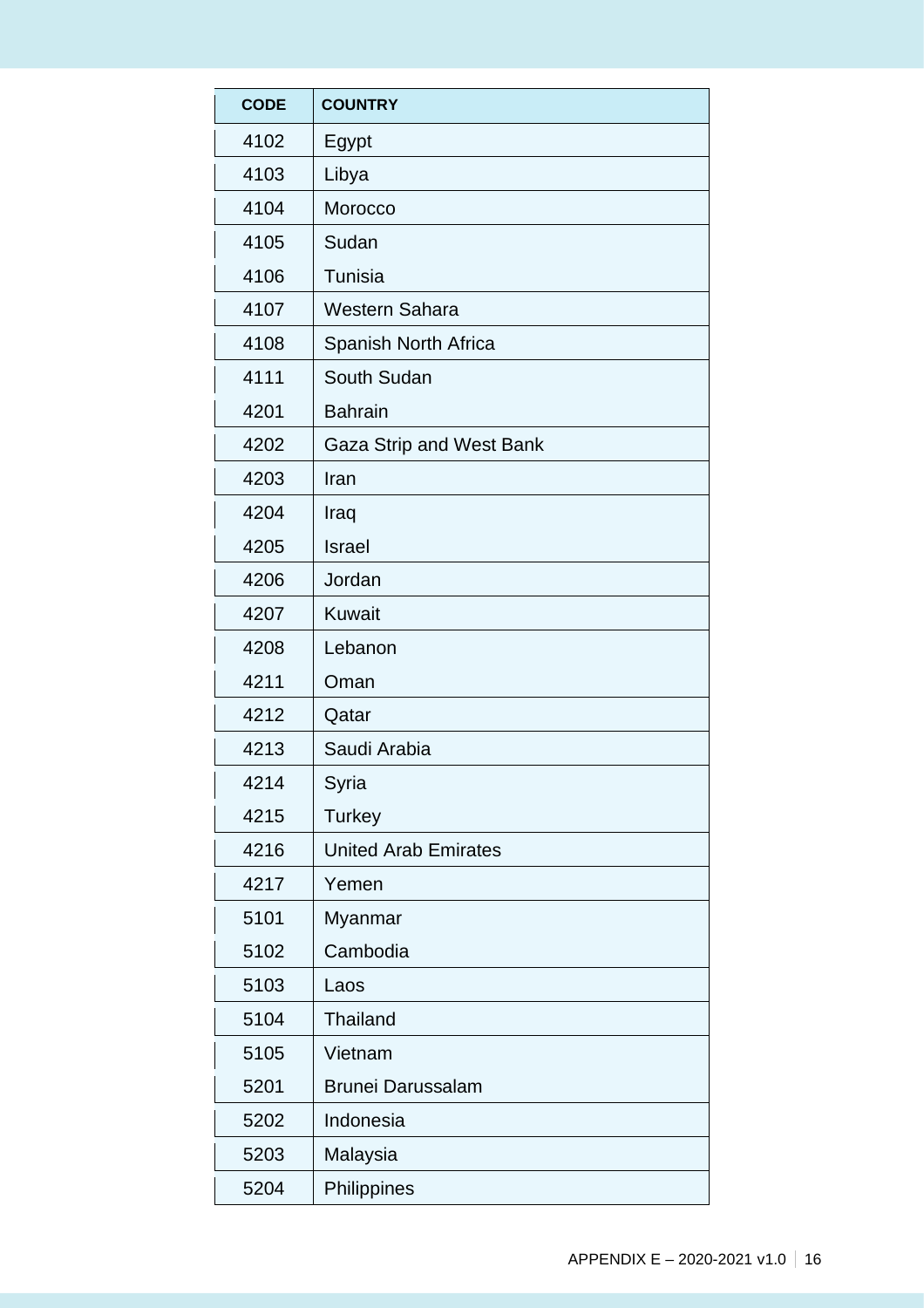| <b>CODE</b> | <b>COUNTRY</b>                                    |
|-------------|---------------------------------------------------|
| 5205        | Singapore                                         |
| 5206        | <b>Timor-Leste</b>                                |
| 6101        | China (excludes SARs and Taiwan)                  |
| 6102        | Hong Kong (SAR of China)                          |
| 6103        | Macau (SAR of China)                              |
| 6104        | Mongolia                                          |
| 6105        | Taiwan                                            |
| 6201        | Japan                                             |
| 6202        | Korea, Democratic People's Republic of<br>(North) |
| 6203        | Korea, Republic of (South)                        |
| 7101        | <b>Bangladesh</b>                                 |
| 7102        | <b>Bhutan</b>                                     |
| 7103        | India                                             |
| 7104        | <b>Maldives</b>                                   |
| 7105        | Nepal                                             |
| 7106        | Pakistan                                          |
| 7107        | Sri Lanka                                         |
| 7201        | Afghanistan                                       |
| 7202        | Armenia                                           |
| 7203        | Azerbaijan                                        |
| 7204        | Georgia                                           |
| 7205        | Kazakhstan                                        |
| 7206        | Kyrgyzstan                                        |
| 7207        | Tajikistan                                        |
| 7208        | Turkmenistan                                      |
| 7211        | <b>Uzbekistan</b>                                 |
| 8101        | <b>Bermuda</b>                                    |
| 8102        | Canada                                            |
| 8103        | St Pierre and Miquelon                            |
| 8104        | <b>United States of America</b>                   |
| 8201        | Argentina                                         |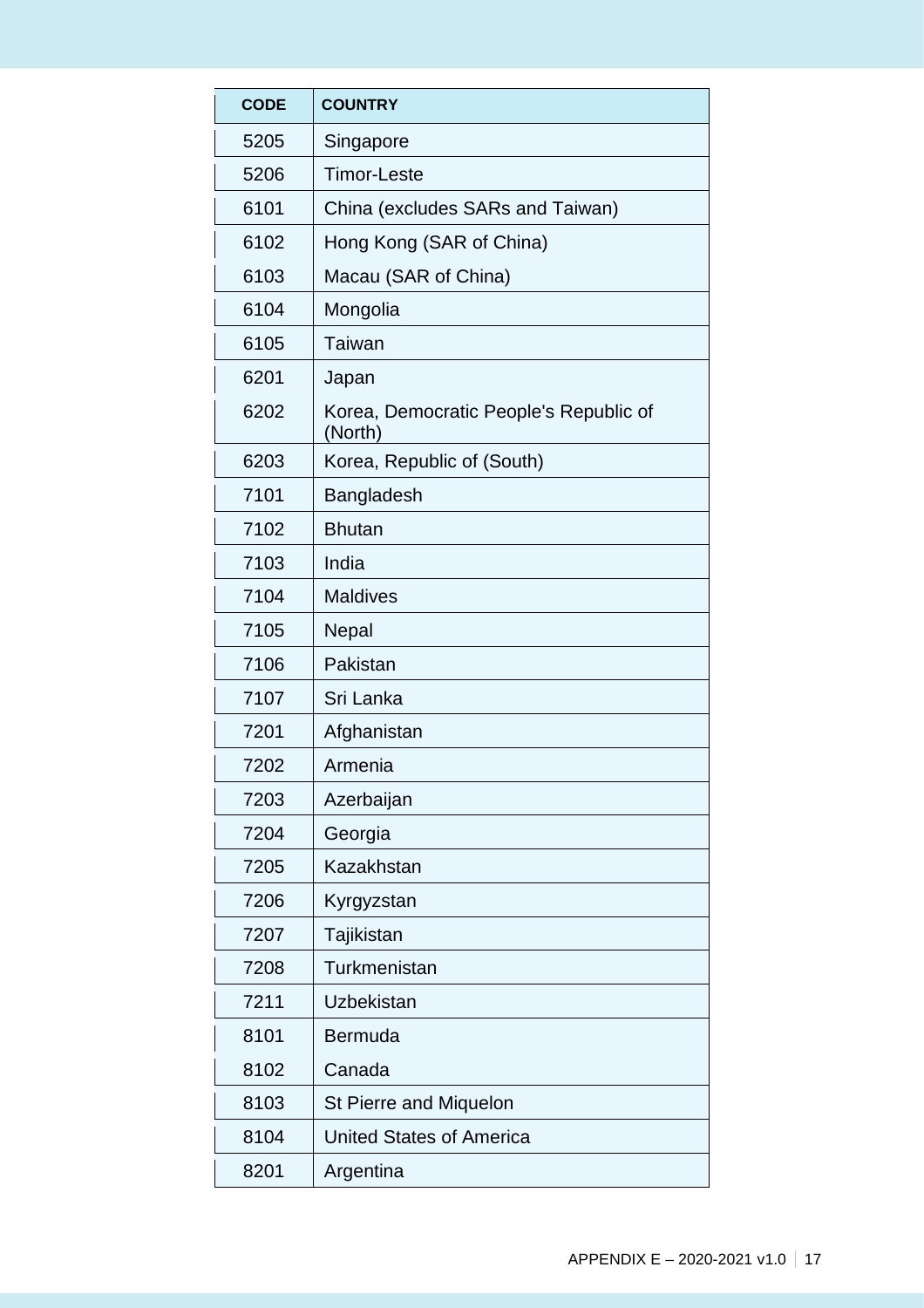| <b>CODE</b> | <b>COUNTRY</b>          |
|-------------|-------------------------|
| 8202        | <b>Bolivia</b>          |
| 8203        | <b>Brazil</b>           |
| 8204        | <b>Chile</b>            |
| 8205        | Colombia                |
| 8206        | Ecuador                 |
| 8207        | <b>Falkland Islands</b> |
| 8208        | <b>French Guiana</b>    |
| 8211        | Guyana                  |
| 8212        | Paraguay                |
| 8213        | Peru                    |
| 8214        | Suriname                |
| 8215        | Uruguay                 |
| 8216        | Venezuela               |
| 8299        | South America, nec      |
| 8301        | <b>Belize</b>           |
| 8302        | Costa Rica              |
| 8303        | <b>El Salvador</b>      |
| 8304        | Guatemala               |
| 8305        | Honduras                |
| 8306        | Mexico                  |
| 8307        | Nicaragua               |
| 8308        | Panama                  |
| 8401        | Anguilla                |
| 8402        | Antigua and Barbuda     |
| 8403        | Aruba                   |
| 8404        | <b>Bahamas</b>          |
| 8405        | <b>Barbados</b>         |
| 8406        | Cayman Islands          |
| 8407        | Cuba                    |
| 8408        | Dominica                |
| 8411        | Dominican Republic      |
| 8412        | Grenada                 |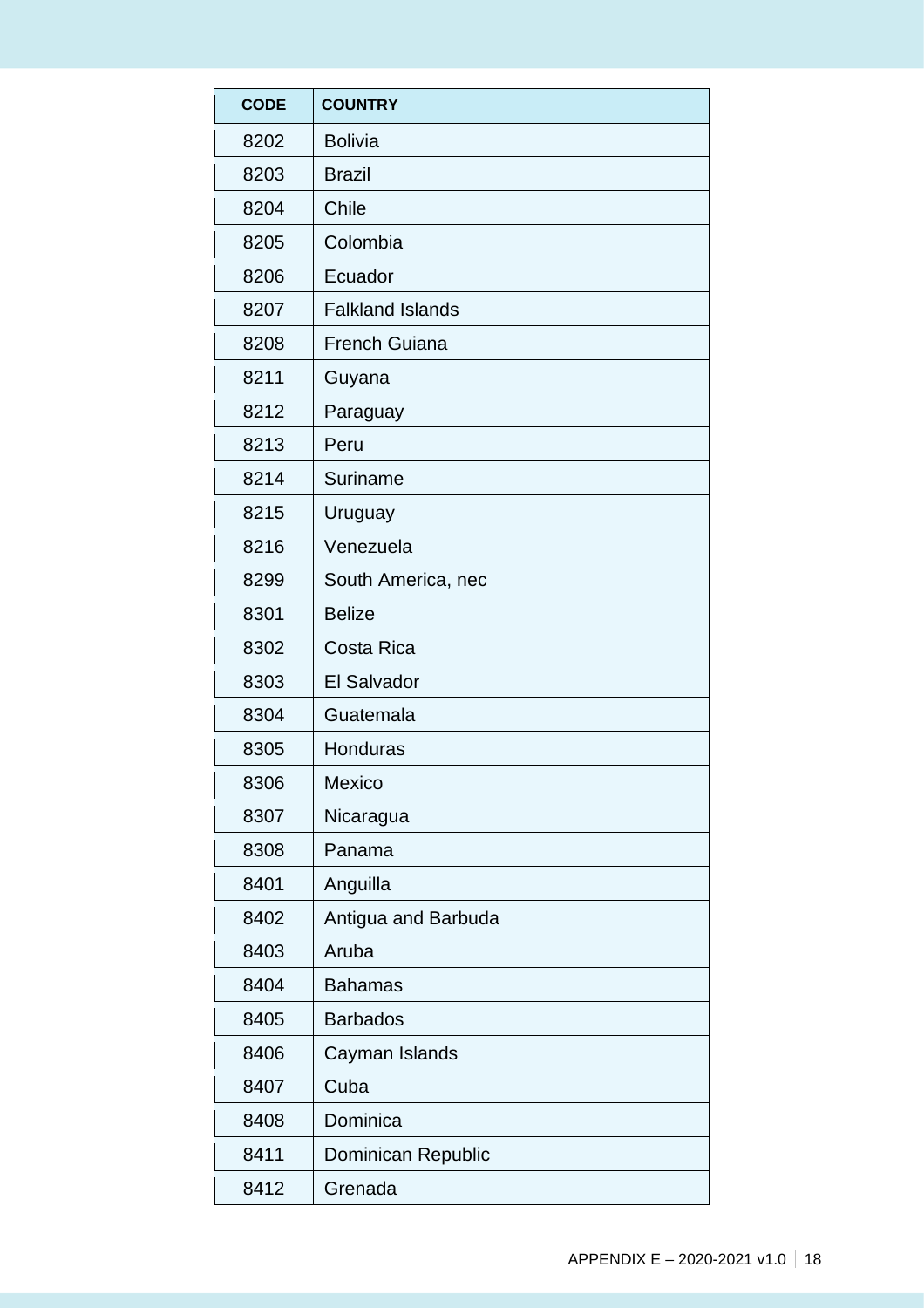| <b>CODE</b> | <b>COUNTRY</b>                   |
|-------------|----------------------------------|
| 8413        | Guadeloupe                       |
| 8414        | Haiti                            |
| 8415        | Jamaica                          |
| 8416        | Martinique                       |
| 8417        | Montserrat                       |
| 8421        | <b>Puerto Rico</b>               |
| 8422        | <b>St Kitts and Nevis</b>        |
| 8423        | <b>St Lucia</b>                  |
| 8424        | St Vincent and the Grenadines    |
| 8425        | <b>Trinidad and Tobago</b>       |
| 8426        | <b>Turks and Caicos Islands</b>  |
| 8427        | Virgin Islands, British          |
| 8428        | Virgin Islands, United States    |
| 8431        | <b>St Barthelemy</b>             |
| 8432        | St Martin (French part)          |
| 8433        | Bonaire, Sint Eustatius and Saba |
| 8434        | Curacao                          |
| 8435        | Sint Maarten (Dutch part)        |
| 9101        | <b>Benin</b>                     |
| 9102        | Burkina Faso                     |
| 9103        | Cameroon                         |
| 9104        | Cabo Verde                       |
| 9105        | <b>Central African Republic</b>  |
| 9106        | Chad                             |
| 9107        | Congo, Republic of               |
| 9108        | Congo, Democratic Republic of    |
| 9111        | Cote d'Ivoire                    |
| 9112        | <b>Equatorial Guinea</b>         |
| 9113        | Gabon                            |
| 9114        | Gambia                           |
| 9115        | Ghana                            |
| 9116        | Guinea                           |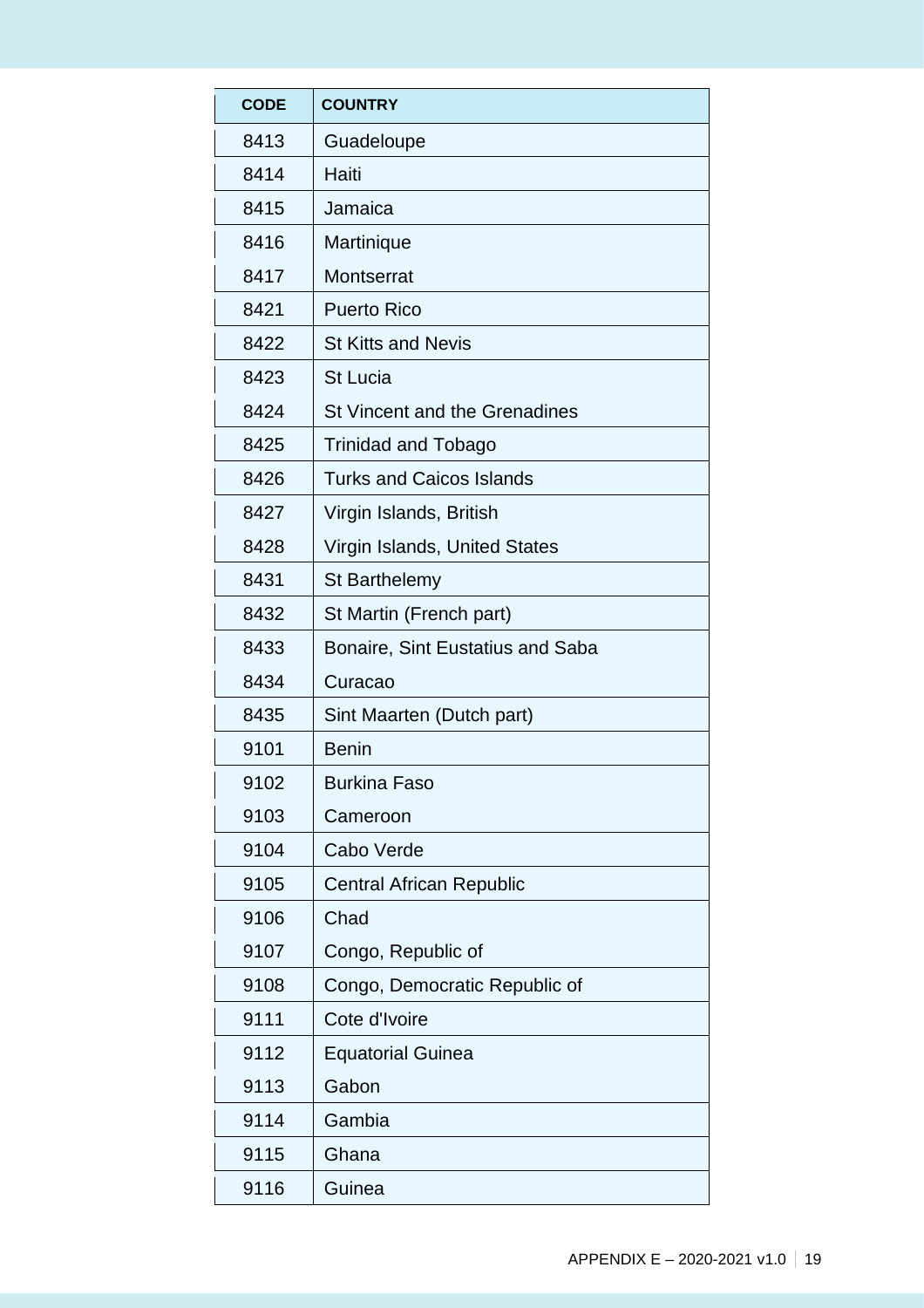| <b>CODE</b> | <b>COUNTRY</b>        |
|-------------|-----------------------|
| 9117        | Guinea-Bissau         |
| 9118        | Liberia               |
| 9121        | Mali                  |
| 9122        | Mauritania            |
| 9123        | Niger                 |
| 9124        | Nigeria               |
| 9125        | Sao Tome and Principe |
| 9126        | Senegal               |
| 9127        | Sierra Leone          |
| 9128        | Togo                  |
| 9201        | Angola                |
| 9202        | <b>Botswana</b>       |
| 9203        | <b>Burundi</b>        |
| 9204        | Comoros               |
| 9205        | Djibouti              |
| 9206        | Eritrea               |
| 9207        | Ethiopia              |
| 9208        | Kenya                 |
| 9211        | Lesotho               |
| 9212        | Madagascar            |
| 9213        | Malawi                |
| 9214        | <b>Mauritius</b>      |
| 9215        | Mayotte               |
| 9216        | Mozambique            |
| 9217        | Namibia               |
| 9218        | Reunion               |
| 9221        | Rwanda                |
| 9222        | <b>St Helena</b>      |
| 9223        | <b>Seychelles</b>     |
| 9224        | Somalia               |
| 9225        | South Africa          |
| 9226        | Eswatini              |